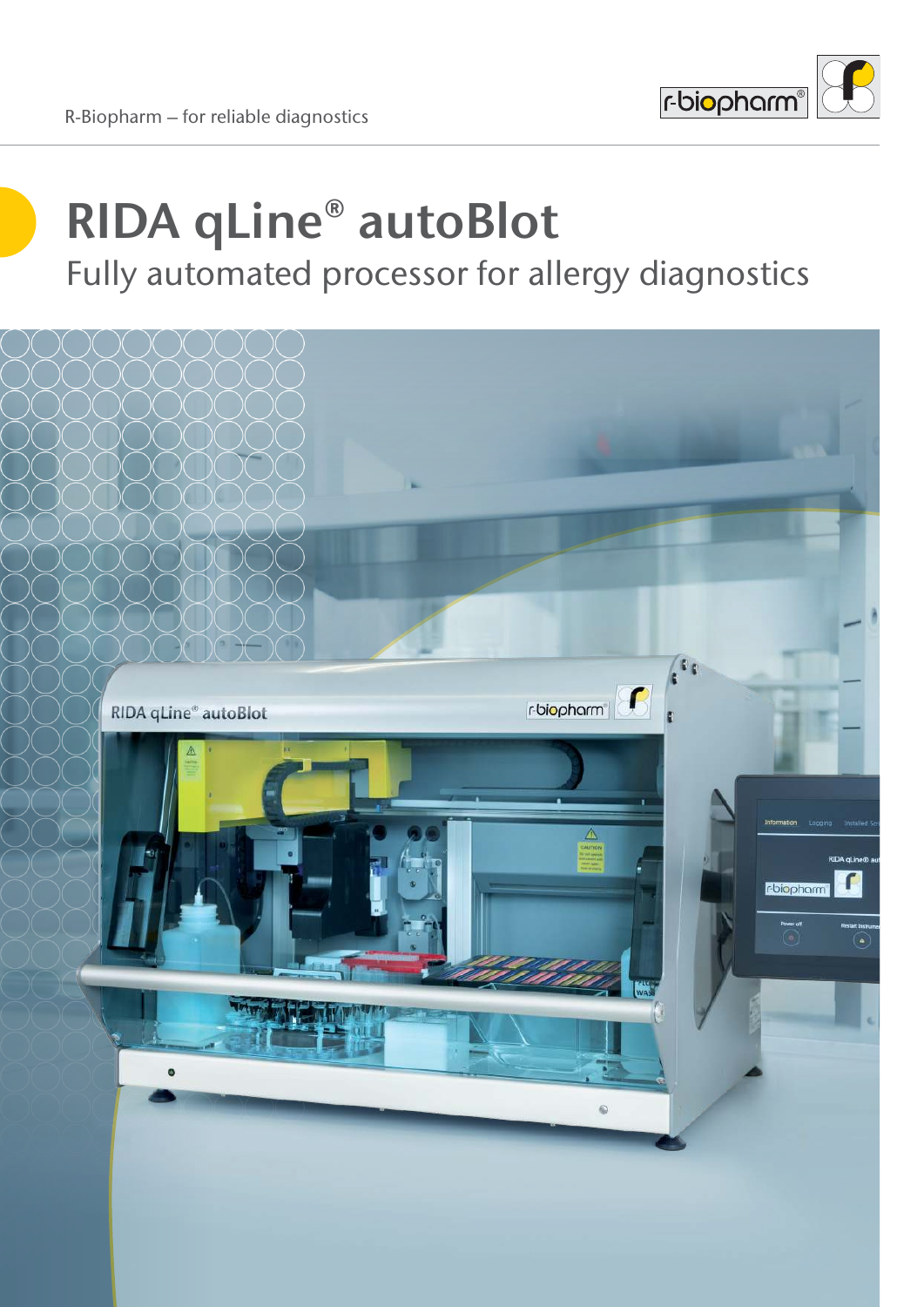# **The RIDA qLine® autoBlot in combination with the RIDA qLine® Soft is a fully automated processor for the RIDA qLine® Allergy membranes**



All parts can easily be removed for cleaning purposes except the barcode reader and the orbital shaker.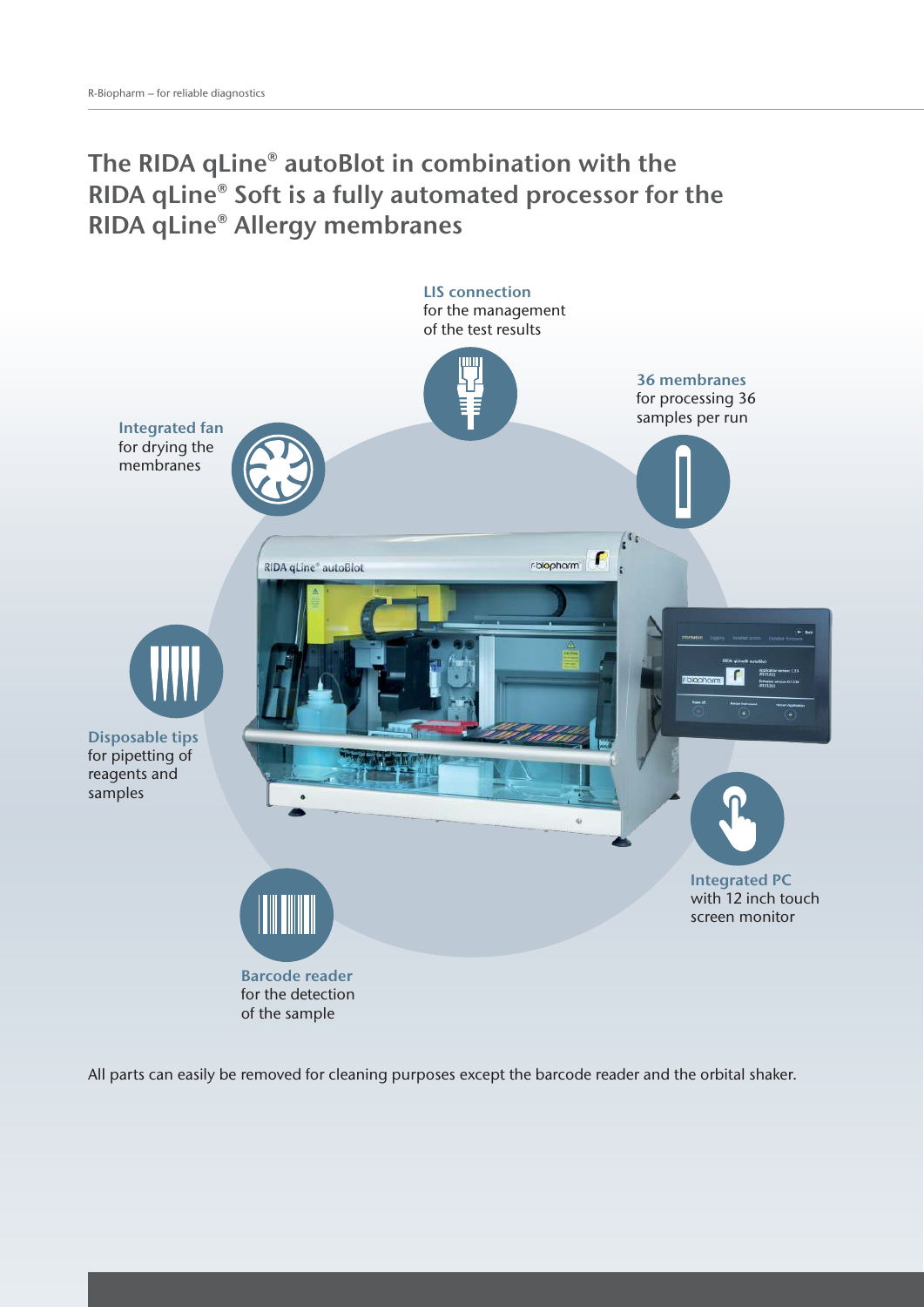

# **How to work with the RIDA qLine® autoBlot**

The RIDA qLine**®** autoBlot must be connected to a separate computer on which the RIDA qLine**®** Soft is installed over a network. The RIDA qLine**®** Soft is the centerpiece of the workstation responsible for creating the worklist and the evalutation of the measurements.

Up to 4 processors can be connected to the software and operated in parallel.

## **1. Connected to a LIS**

This device shows its high professionality and user friendliness when connected to a Laboratory Information System (LIS).

#### **Procedure**

After entering up to 36 barcoded sample tubes randomly into the sample carousel of the RIDA qLine® autoBlot and pressing the start button, the detected barcodes are transferred to the RIDA qLine® Soft which calls for the requests to each barcode at the LIS, creates a worklist from it and sends it to the machine.



Immediately after receiving the worklist the run can be prepared by the user. The software shows the volumes of the reagents needed **1** and guides the user through all steps for preparing the run **2** . The allocation of the membranes according to the worklist is also displayed **3** in order to make the assembly of the tray with the membranes easy and safe.

|                               |                 |           |               |                           |                        | Pariete                            |
|-------------------------------|-----------------|-----------|---------------|---------------------------|------------------------|------------------------------------|
| Wash Buffer                   | 85.5 ml         | Antibody  | $4$ ml        | <b>Load Samples</b>       | Load Tray              | 1 Standard 2+<br>$2$ Standard $3+$ |
| Conjugate                     | 4ml             | Substrate | 4ml           | <b>Load Panels</b>        | Load Tip Rack          | $3$ Standard $4+$<br>4 Country 2   |
| DI Water                      | 4 <sub>ml</sub> |           |               | <b>Load Reagents</b>      | Load Washing Buffer    | 5 Country J                        |
|                               |                 |           |               | <b>Empty Waste Bottle</b> | <b>Empty Tip Waste</b> | 6 Country 3                        |
| $\left\vert \cdot\right\vert$ |                 |           | $\rightarrow$ |                           | $\rightarrow$          | e.                                 |

When the run is started the software shows the remaining time, the current time or the completion time  $\bullet$ . The desired display can be chosen by the user.